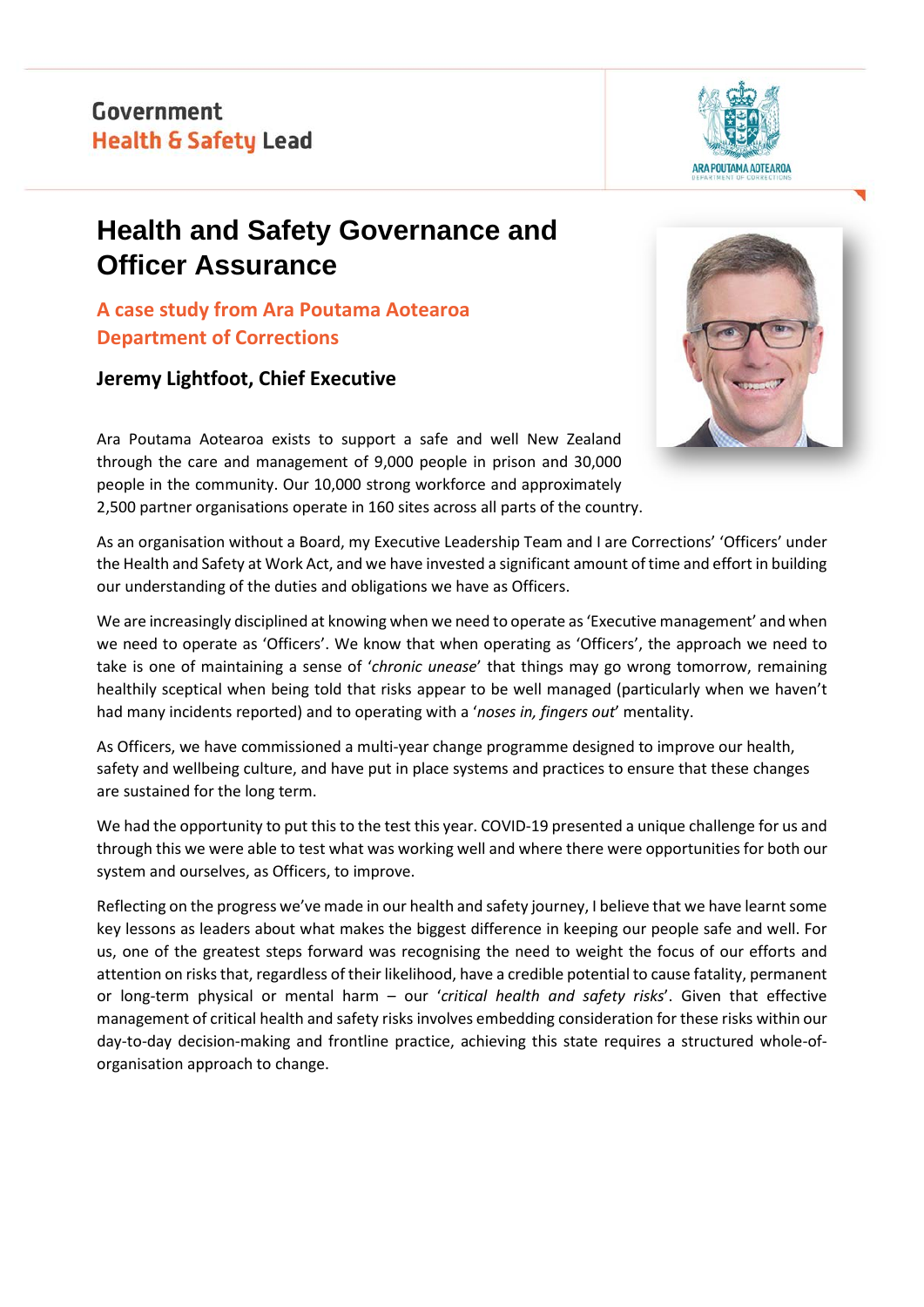## **DEFINING AND AGREEING CRITICAL AND SUPPORTING HEALTH AND SAFETY CONTROL REQUIREMENTS**

As we assessed the diverse range of operational activities and services undertaken across the Department, we identified 11 critical health and safety risks that our people, those under our management, or our partners could be exposed to.

Because of the importance we place on preventing serious harm, we have set our departmental risk appetite for critical health and safety risks as '*averse*', meaning our decision making in relation to these risks is weighted towards their elimination or, if we can't eliminate them, towards minimising them so far as is reasonably practicable using the most effective controls.



To bring these critical risks to life for our people,

we have worked to identify the scenarios by which each risk may eventuate in the Department, and the specific good practice critical and supporting controls that are necessary for us to minimise the risk so far as is reasonably practicable.



**Ara Poutama's Critical Risk Scenario and Controls for 'Vehicles'**

Our focus on critical health and safety risks and controls, and our need to seek assurance about their management, has been instrumental in shifting our agenda onto the things we know really matter when it comes to keeping our people healthy, safe and well. This approach, and the clarity that it brings, is something that I believe has wider benefits outside of health and safety and we are now exploring how a similar approach might be used to inform our approach to non-health and safety business risks and assurance and are working to identify critical business risks and controls.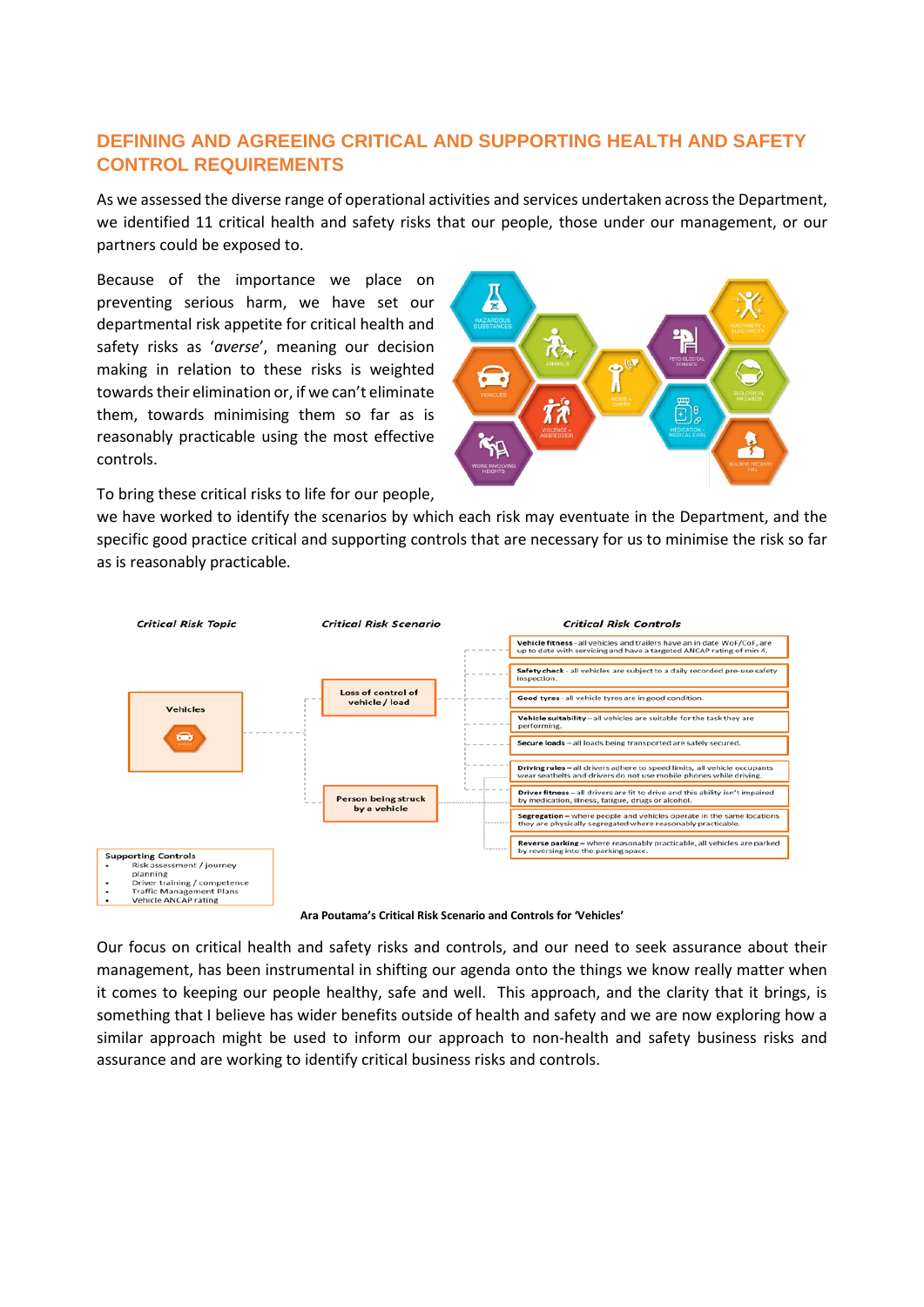

The approach to critical health and safety risks that we have taken requires clarity on what we believe the 'reasonably practicable' controls are for each critical risk. Reflecting our risk appetite, our emphasis for '*critical*' controls is geared towards controls that physically change the risk or protect our people, whilst those controls that emphasise training, awareness or procedures are viewed as '*supporting*'. Our programme will see us documenting the required controls for our critical health and safety risks within 11 formal '*Critical Control Protocols*' ('*CCPs*'), with

key roles associated with each critical control also being confirmed and documented. We've realised that two role types in particular are crucial to ensuring critical controls are maintained in a sustainable manner:

- 'Owner Specification': the specific senior (Tier 3) role accountable for ensuring a fit-for-purpose process, specification and/or guidance for the critical control is available; and
- '*Owner Operations*': the specific senior (Tier 3) role accountable for ensuring the critical control is available for operational teams to use in a manner that meets the requirements set out by the 'Owner Specification'.

The emphasis on the '*Owner Specification*' and '*Owner Operations*' role is crucial for us as Officers. We know that effective management of critical risks involves addressing the concept of organisational 'drift', where the systems put in place to manage critical risks are slowly weakened over time through a lack of oversight, accountability and effective monitoring. By confirming and documenting the senior roles accountable for specifying and providing critical controls, we will ensure that there is clarity on who is accountable for addressing issues that may arise at an organisational level.



**Critical Risk Scenarios, Controls and Key Roles for 'Hazardous Substances'**

Within the CCP, each critical control's specific objective and mandatory requirements are described, with the supporting process, specification and/or guidance (that the 'Owner Specification' is accountable for developing and maintaining) providing necessary detail for the control to be workable by frontline staff.

## **IMPLEMENTATION AND OPERATIONAL ACCOUNTABILITY OF CRITICAL HEALTH AND SAFETY CONTROLS**

Given their significance, all CCPs are approved by myself and my Executive Leadership Team as Officers at our bi-monthly HSW Risk Governance Group (HSWRGG) and then become part of the Department's formal *Health and Safety Management System* (HSMS). Once approved, accountability for their implementation falls to the most appropriate one of the Department's five change Portfolios. For some of our critical risks, the identified critical and supporting controls are not yet in place and require investment and